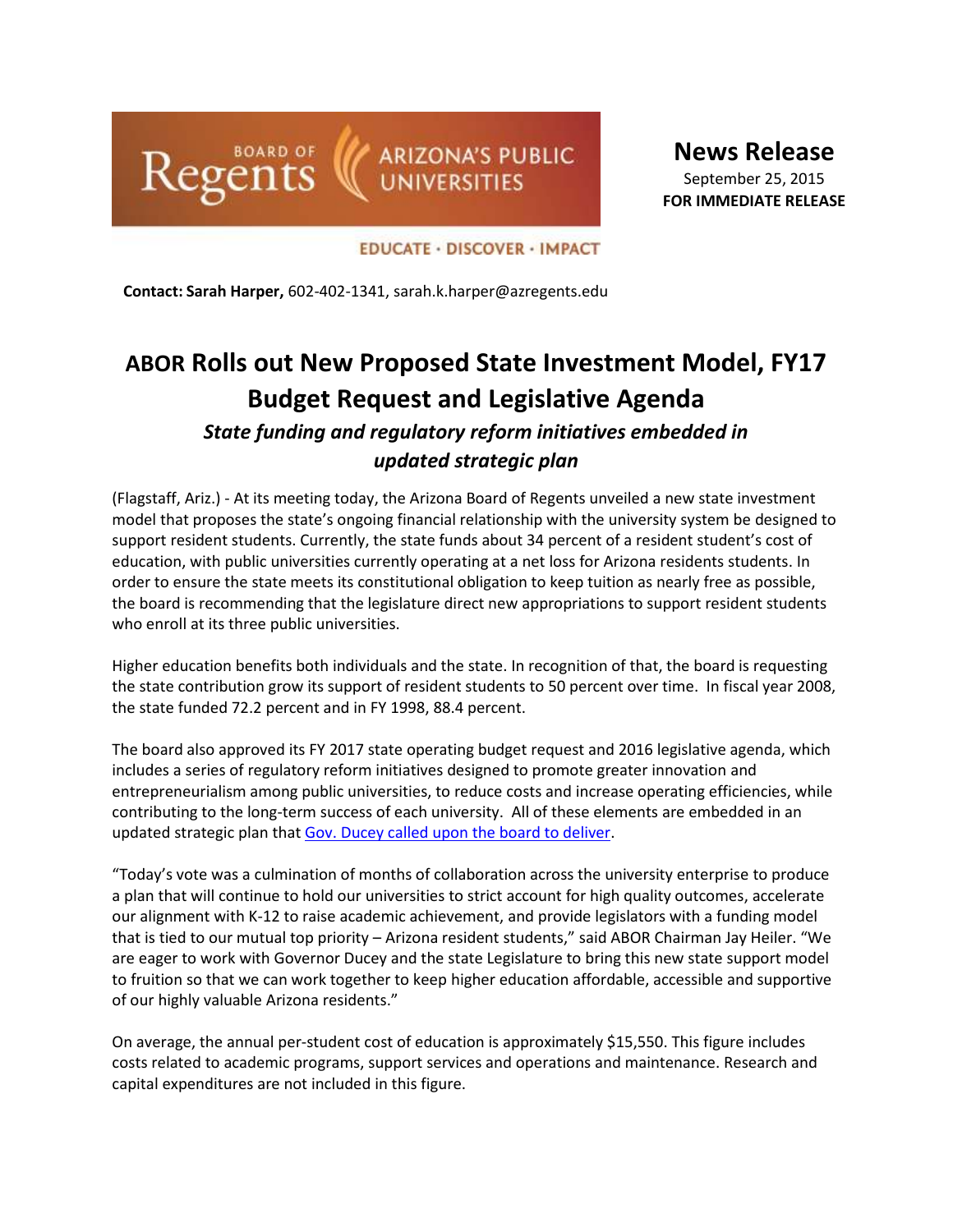In FY 2016, the state will provide \$5,302 per resident student. Through tuition and fees, resident students contribute an average of \$6,554. Universities cover the balance of costs, which means they are currently losing approximately \$3,694 per resident student. In FY 2016, the estimated total system-wide loss will be \$355 million.

The university system requests the FY 2017 state investment be based on a goal of the state increasing its resident student support to 50 percent of the cost of education (\$7,775). The university system is not requesting a new statutory funding formula. The request instead asks the state to view university performance and outcomes and align state support with its defined benefit. The 50 percent of resident student costs is a way to define and track state investment against university performance.

While the state does not currently fund all students at the 50 percent level, the proposed financial model seeks the following investment to move the system toward that goal:

#### **FY 2016 Supplemental**

Reduction restoration – Increasing the state share (\$24 M): The conclusion of the FY 2015 proved that some of the base budget assumptions for FY 2016 were incorrect. Most notably, actual revenues exceeded the forecast by nearly \$400 million. Increasing the university reduction from Gov. Ducey's original proposal of \$75 million to the enacted \$99 million was unnecessary and should immediately be reversed. Restoring this \$24 million would increase the state's per-resident-student support to \$5,552.

### **FY 2017 Request**

Reduction restoration – Increasing the state share (\$33.4 million): After the FY 2016 supplemental and impacts from the Health Insurance Trust Fund (HITF) changes, the remaining cut will be \$67 million. The universities request the state restore half of this remaining reduction in FY 2017. Including the FY 2016 supplemental, this will raise the state's per-resident-student support to \$5,900, or approximately 38 percent of the university system's cost per resident student and reduce university operating losses to about \$3,096 per resident student.

Student growth (\$10.4 million): The state should cover 50 percent of the educational costs for anticipated student growth. To calculate this number, the universities propose using actual growth for the year preceding the budget year, in this case FY 2016 growth over FY 2015. For the FY 2017 request, the system will report this number by mid-September. Currently, the universities forecast growth of 1,339 new resident students.

Facility maintenance and operations (\$19.2 million): In addition to operating costs, Arizona's public universities have significant capital costs. In FY 2014, the university system spent \$159 million on capital renewal projects. The universities request the state include \$200 per resident student on an ongoing basis to help offset resident students' impacts on university capital.

One-time capital request (\$75 million): The university system is facing a capital crisis with over \$652 million in unmet renewal needs including high priority items such as fire alarms, roofs, and asbestos abatement. Further, student growth continues to create needs for additional square footage. The university system will provide a specific project list as part of this request and will provide matching dollars to further leverage state funding.

#### **Decision Packages**

The University of Arizona is requesting \$8 million to fund the University of Arizona Veterinary Medicine program at Oro Valley initiative. The request will fund building renovations that will enable 60 high